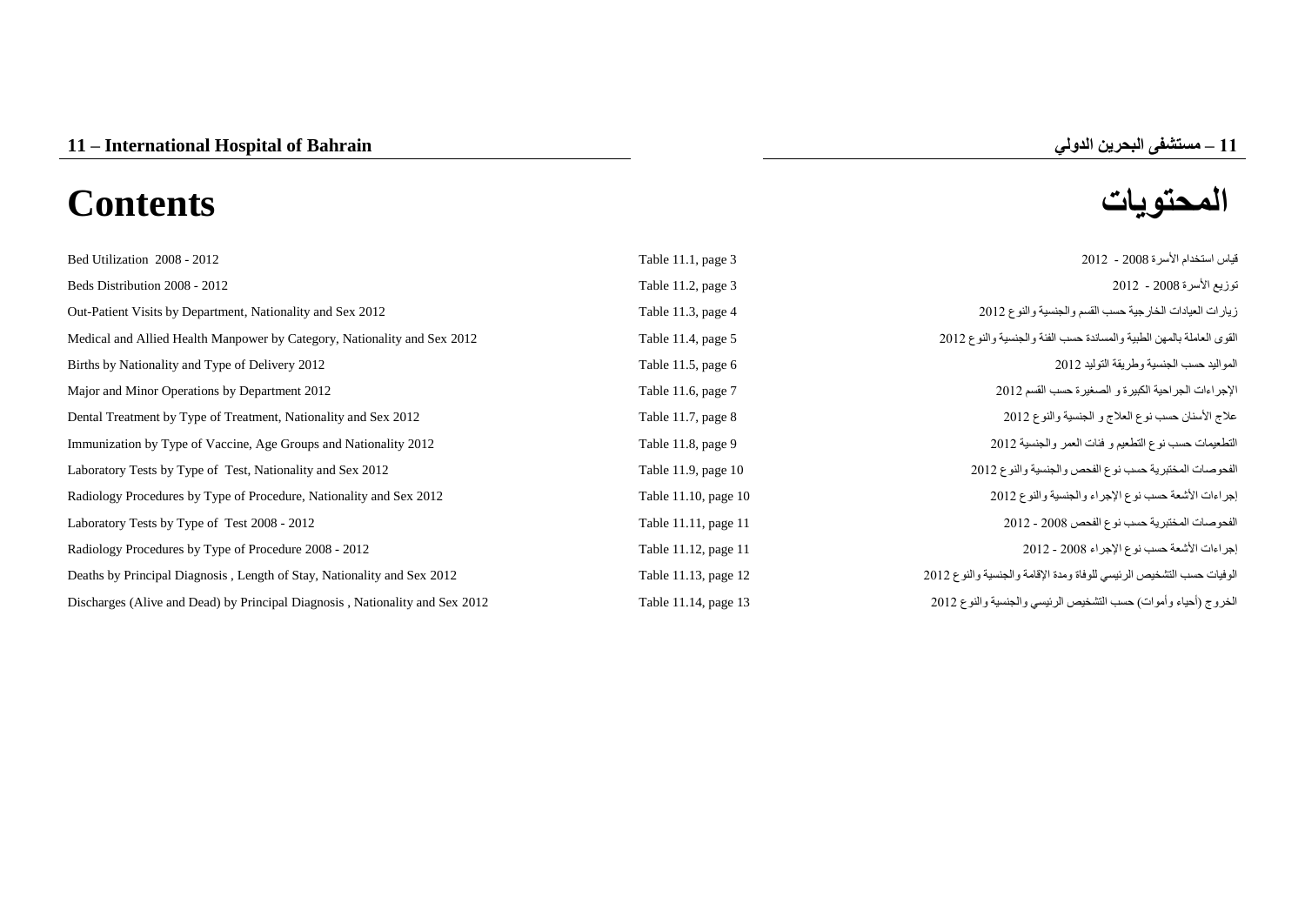<span id="page-1-0"></span>

| <b>Description</b>      | 2012   | 2011   | 2010   | 2009   | 2008   | البيان                         |
|-------------------------|--------|--------|--------|--------|--------|--------------------------------|
| Total admissions        | 2,398  | 2,290  | 1,897  | 3,295  | 4,331  |                                |
| Total discharges        | 2,402  | 2,205  | 1,906  | 3,322  | 4,318  | إجمالي الدخول<br>إجمالي الخروج |
| Number of beds          | 62     | 61     | 61     | 61     | 61     | عدد الأسرة                     |
| Bed days available      | 22,692 | 22,265 | 22,265 | 22,265 | 22,326 | أيام الأسرة                    |
| Patient days-overnight  | 6,335  | 5,647  | 3,979  | 6,979  | 9,411  | أيام المرضى                    |
| Patients days < 1 day   | 881    | 980    | 917    | 1,501  | 2,005  | أيام المرضىي أقل من يوم        |
| Total patients days     | 7,216  | 6,627  | 4,896  | 8,480  | 11,416 | جملة أيام المرضى               |
| Bed occupancy rate      | 31.8   | 29.8   | 22.0   | 38.1   | 51.1   | معدل أشغال السرير              |
| Turnover rate           | 38.7   | 36.1   | 31.2   | 54.5   | 70.8   | معدل دور ان السر بر            |
| Turnover interval       | 6.4    | 7.1    | 9.1    | 4.1    | 2.5    | فترة فراغ السرير               |
| Average daily admission | 6.6    | 6.3    | 5.2    | 9.0    | 11.8   | متوسط الدخول اليومي            |
| Average daily discharge | 6.6    | 6.0    | 5.2    | 9.1    | 11.8   | متوسط الخروج اليومي            |
| Average length of stay  | 3.0    | 3.0    | 2.6    | 2.6    | 2.6    | متوسط مدة الأقامة              |

#### **جدول 11.1 Table قياس استخدام األسرة 2008 - 2012 Bed Utilization 2008 - 2012**

#### **Beds Distribution 2008 - 2012 جدول 11.2 Table توزيع األسرة 2008 - 2012**

| <b>Service</b>                   | 2012            | 2011 | 2010           | 2009 | 2008 | الخدمة                                  |
|----------------------------------|-----------------|------|----------------|------|------|-----------------------------------------|
| Day Case Unit                    |                 |      | 4              | 4    |      | وحدة الإقامة القصيرة                    |
| Private Ward (VIP)               |                 |      | $\overline{2}$ | 2    |      | الجناح الخاص                            |
| Intensive Care Unit              | 12              |      | 4              | 4    |      | وحدة العناية القصوى                     |
| Medical / Surgical               | 26              | 29   | 29             | 29   | 29   | الباطنية / الجراحة                      |
| Obstetrics / Gynecology          | 19              | 22   | 22             | 22   | 22   | أمراض النساء والولادة                   |
| <b>Total</b>                     | 62              | 61   | 61             | 61   | 61   | الحملة                                  |
| Special Care Baby Unit / Nursery | 13 <sub>1</sub> | 12   | 12             | 12   | 12   | وحدة العناية الخاصة بالمواليد / الحضانة |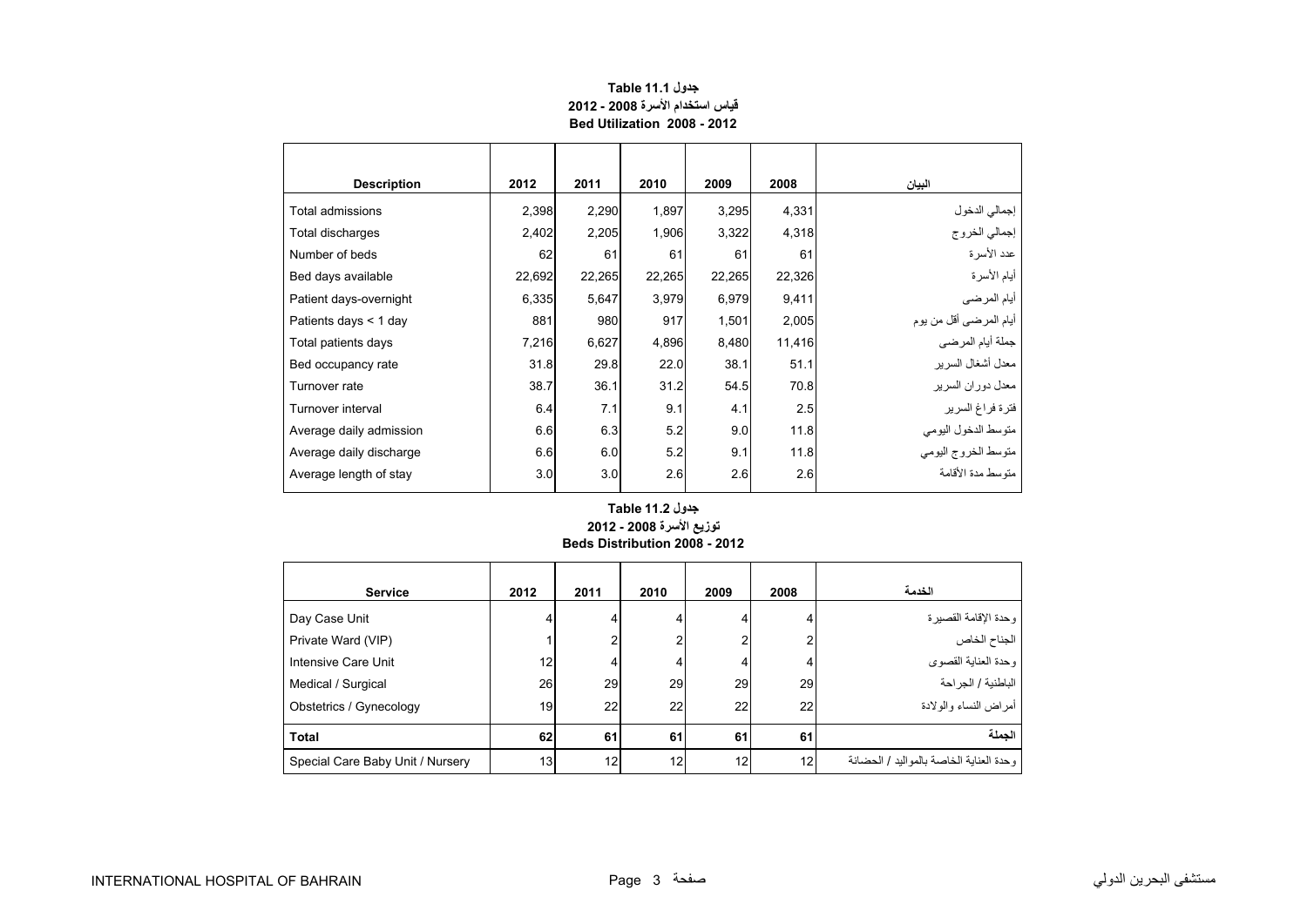<span id="page-2-0"></span>

|                             | <b>Total</b> |        |           |              |        | غير بحرين <i>ي</i> | <b>Bahraini</b> |        | بحريني    |                                              |
|-----------------------------|--------------|--------|-----------|--------------|--------|--------------------|-----------------|--------|-----------|----------------------------------------------|
|                             |              |        |           |              |        |                    |                 |        |           |                                              |
|                             | الجملة       | أننى   | ذكر       | الجملة       | أنشى   | ذكر                | الجملة          | أنشى   | ذكر       |                                              |
| <b>Department</b>           | <b>Total</b> | Female | Male      | <b>Total</b> | Female | Male               | <b>Total</b>    | Female | Male      | القسم                                        |
|                             |              |        |           |              |        |                    |                 |        |           |                                              |
| A & E Clinic                | 4,134        | 2,160  | 1,974     | 1,192        | 629    | 563                | 2,942           | 1,531  | 1,411     | عيادة الطوارئ                                |
| Dental                      | 2,956        | 1,551  | 1,405     | 1,145        | 580    | 565                | 1,811           | 971    | 840       | الأسنان                                      |
| Diabetology & Endocrinology | 488          | 271    | 217       | 165          | 90     | 75                 | 323             | 181    | 142       | أمراض الغدد الصماء والتغدية والتمثيل الغذائي |
| <b>Health Check Unit</b>    | 4,208        | 1,993  | 2,215     | 2,447        | 1,056  | 1,391              | 1,761           | 937    | 824       | وحدة الفحص الصحى                             |
| Medical                     | 2,482        | 1,261  | 1,221     | 1,012        | 447    | 565                | 1,470           | 814    | 656       | الأمراض الباطنية                             |
| Nophrology                  | 1,434        | 728    | 706       | 207          | 45     | 162                | 1,227           | 683    | 544       | أمراض الكلي                                  |
| Obstetrics & Gynecology     | 4,777        | 4.777  | <b>NA</b> | 1.838        | 1.838  | <b>NA</b>          | 2,939           | 2,939  | <b>NA</b> | أمراض النساء والولادة                        |
| Paediatrics                 | 6,988        | 3,238  | 3,750     | 2,542        | 1,168  | 1,374              | 4,446           | 2,070  | 2,376     | أمراض الأطفال                                |
| Surgical                    | 2,520        | 1.041  | 1,479     | 1.004        | 378    | 626                | 1,516           | 663    | 853       | الجر احة                                     |
| Orthopedics                 | 5,136        | 2,375  | 2,761     | 1,960        | 861    | 1,099              | 3,176           | 1,514  | 1.662     | العظام والكسور                               |
| Ear, Nose & Throat          | 3,854        | 1,790  | 2,064     | 1,533        | 695    | 838                | 2,321           | 1,095  | 1,226     | أنف وأذن وحنجرة                              |
| Dermatology                 | 3,125        | 1,658  | 1,467     | 1,496        | 792    | 704                | 1,629           | 866    | 763       | الأمراض الجلدية                              |
| Psychiatric                 | 1,404        | 764    | 640       | 336          | 157    | 179                | 1.068           | 607    | 461       | الطب النفسي                                  |
| Ophthalmology               | 1,983        | 897    | 1,086     | 943          | 413    | 530                | 1,040           | 484    | 556       | العيون                                       |
| Neurology                   | 517          | 240    | 277       | 261          | 109    | 152                | 256             | 131    | 125       | أمراض الجهاز العصبي                          |
| <b>Plastic Surgery</b>      | 208          | 114    | 94        | 91           | 53     | 38                 | 117             | 61     | 56        | جراحة التجميل                                |
| Cardiology                  | 2,023        | 823    | 1,200     | 1.025        | 340    | 685                | 998             | 483    | 515       | أمراض القلب                                  |
| Gastroenterology            | 889          | 426    | 463       | 389          | 185    | 204                | 500             | 241    | 259       | أمراض الجهاز الهضمى                          |
| Neurosurgery                | 911          | 414    | 497       | 304          | 141    | 163                | 607             | 273    | 334       | جراحة الأمراض العصبية                        |
| Rheumatology                | 1,377        | 886    | 491       | 628          | 399    | 229                | 749             | 487    | 262       | الأمراض الرئوية (الروماتيزم)                 |
| Respiratory (Pulmonology)   | 381          | 216    | 165       | 194          | 98     | 96                 | 187             | 118    | 69        | أمراض الجهاز التنفسي                         |
| Oncology                    | 94           | 53     | 41        | 43           | 23     | 20                 | 51              | 30     | 21        | أمراض القلب                                  |
| Urology                     | 1.120        | 286    | 834       | 533          | 92     | 441                | 587             | 194    | 393       | أمراض المسالك البولية                        |
| <b>Total</b>                | 53,009       | 27,962 | 25,047    | 21,288       | 10,589 | 10,699             | 31,721          | 17,373 | 14,348    | الجملة                                       |

#### **جدول 11.3 Table زيارات العيادات الخارجية حسب القسم والجنسية والنوع <sup>2012</sup> Out-Patient Visits by Department, Nationality and Sex 2012**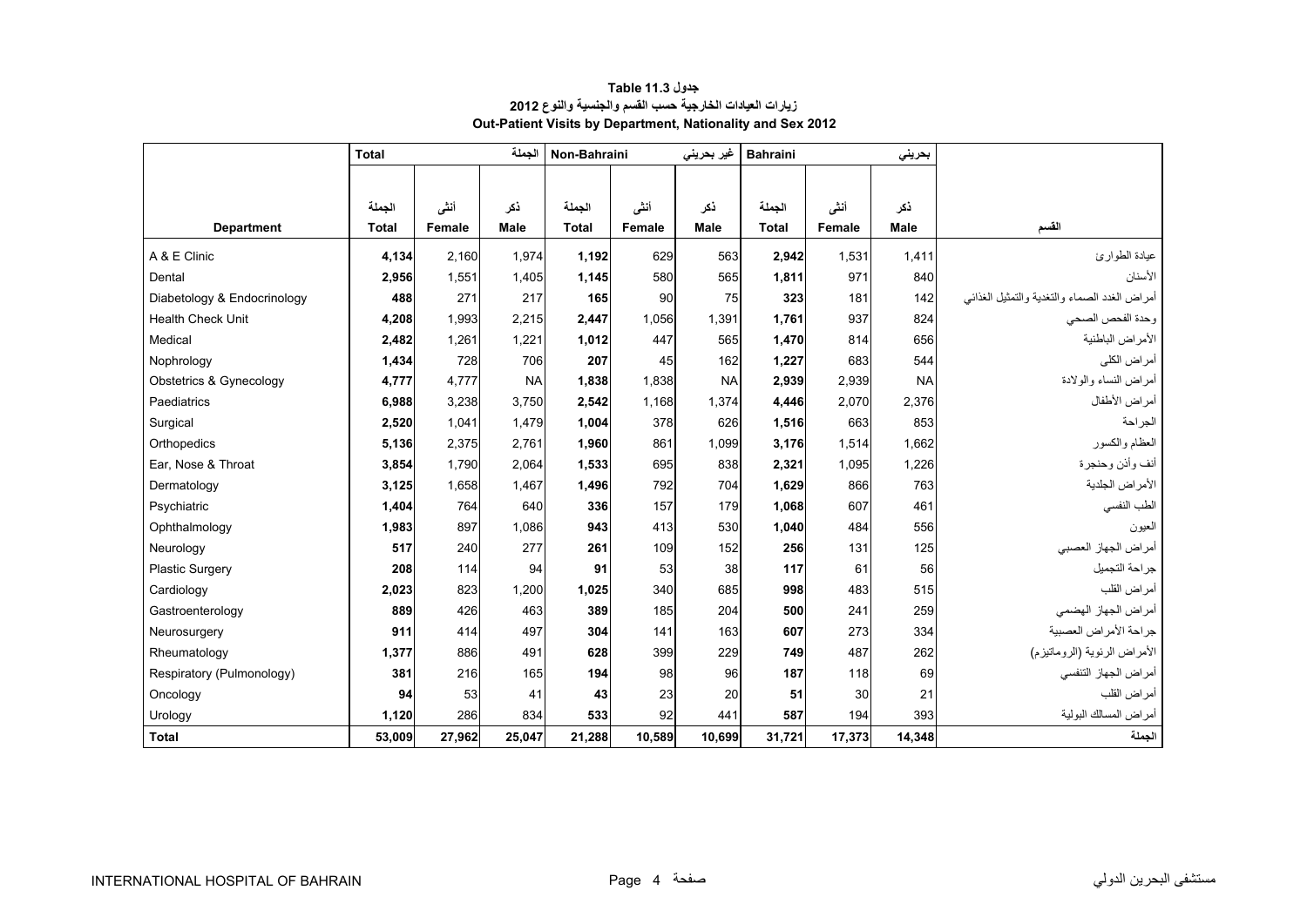#### **جدول 11.4 Table القوى العاملة بالمھن الطبية والمساندة حسب الفئة والجنسية والنوع <sup>2012</sup> Medical and Allied Health Manpower by Category, Nationality and Sex 2012**

<span id="page-3-0"></span>

|                                                         | <b>Total</b> |        | الجملة      | Non-Bahraini    |        | Bahraini غیر بحرینی |              |        | بحريني |                                   |
|---------------------------------------------------------|--------------|--------|-------------|-----------------|--------|---------------------|--------------|--------|--------|-----------------------------------|
|                                                         |              |        |             |                 |        |                     |              |        |        |                                   |
|                                                         | الجملة       | أننى   | ذكر         | الجملة          | أنشى   | ذكر                 | الجملة       | أنشى   | ذكر    | الفئة                             |
| Category                                                | <b>Total</b> | Female | <b>Male</b> | <b>Total</b>    | Female | Male                | <b>Total</b> | Female | Male   |                                   |
| Physicians                                              | 72           | 17     | 55          | 57              | 12     | 45                  | 15           |        | 10     | الأطباء                           |
| Dentists                                                |              |        | 5           |                 |        |                     |              |        |        | أطباء الأسنان                     |
| Pharmacists & Technicians                               | 10           | 8      | 2           | 10 <sub>1</sub> | 8      |                     |              |        |        | الصيادلة وفنيو صيدلة              |
| Nurses <sup>*</sup>                                     | 73           | 63     | 10          | 71              | 61     | 10                  |              |        |        | الممرضين *                        |
| <b>Practical Nurses</b>                                 |              |        |             |                 | 2      |                     |              |        |        | الممرضين العمليين                 |
| Dental Hygienists & Technicians                         |              |        |             |                 |        |                     |              |        |        | فنيو صحة الفم والأسنان            |
| Laboratory Technologists & Technicians                  |              |        | 6           | 9               | 3      | 6                   |              |        |        | محللو وفنيو مختبر                 |
| Radiographers & Technicians                             |              |        | 4           |                 | 3      |                     |              |        |        | مصورو وفنيو أشعة                  |
| Physiotherapists, Occupational Therapists & Technicians |              |        |             |                 | 3      |                     |              |        |        | فنيو علاج طبيعي وتأهيل مهني       |
| Anaesthesia Technician                                  |              |        |             |                 |        |                     |              |        |        | فنيو التخدير                      |
| Electro Cardiogram technician                           |              | っ      |             |                 | 2      |                     |              |        |        | فنيو تخطيط القلب                  |
| Paramedic and Respiratory Specialist                    |              |        |             |                 |        |                     |              |        |        | المسعفين و أخصائيي التنفس الصناعي |
| Physicist                                               |              |        |             |                 |        |                     |              |        |        | فيز يائيين                        |

\* Nurses excluding practical nurses and other grades below staff nurse . . األقل والفئات العمليين الممرضين يشمل ال العدد : الممرضين\*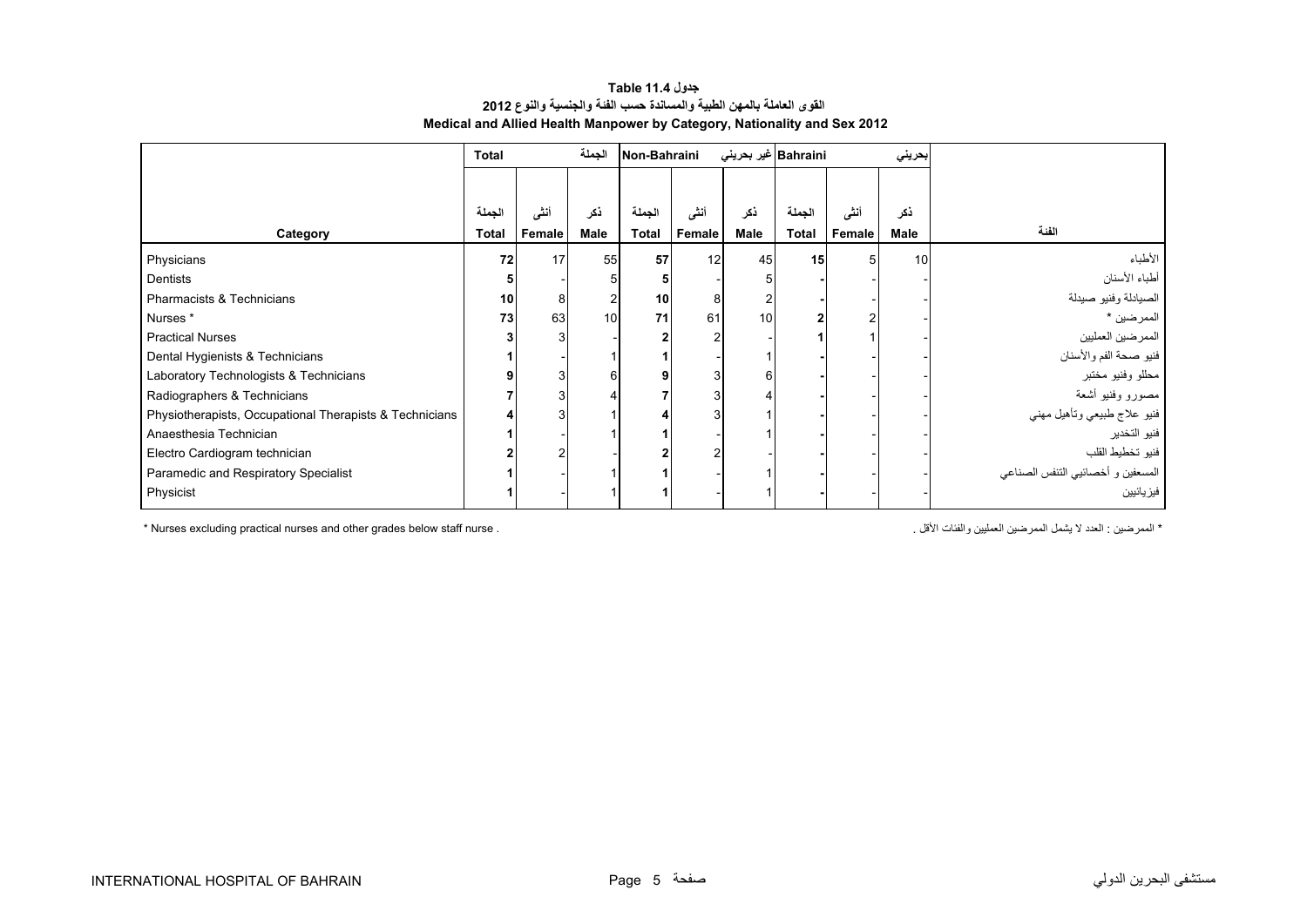<span id="page-4-0"></span>

|                           |               |               |                   | <b>Live Births</b>          |                | المواليد الأحياء     |               |                         |
|---------------------------|---------------|---------------|-------------------|-----------------------------|----------------|----------------------|---------------|-------------------------|
| <b>Births</b>             | جملة          | المواليد      | جملة المواليد     | Premature                   | الخدج          | <b>Full Term</b>     | مكتمل         | المواليد                |
|                           | المواليد      | الموتى        | الأحياء           | مشوه                        | سليم           | مشوه                 | سليم          |                         |
| Nationality / type        | <b>Total</b>  | <b>Still</b>  | <b>Total Live</b> | Congenital<br><b>Normal</b> |                | Congenital           | <b>Normal</b> | الجنسية / طريقة التوليد |
| of delivery               | <b>Births</b> | <b>Births</b> | <b>Births</b>     | <b>Abnormalities</b>        |                | <b>Abnormalities</b> |               |                         |
| <b>Bahraini</b>           |               |               |                   |                             |                |                      |               | بحريني                  |
| Normal Delivery           |               |               |                   |                             |                |                      |               | ولادة طبيعية            |
| Vertex                    | 49            | 1             | 48                |                             |                |                      |               | رأسي 41                 |
| <b>Breech</b>             |               |               |                   |                             |                |                      |               | مقعدة -                 |
| <b>Assisted Delivery</b>  |               |               |                   |                             |                |                      |               | ولادة بالمساعدة         |
| Vacuum                    |               |               |                   |                             |                |                      |               | شفط                     |
| Forceps                   |               |               |                   |                             |                |                      |               | جفت                     |
| Caesarian section         | 44            |               | 44                |                             | 13             |                      |               | قيصرية 31               |
| <b>Total Bahraini</b>     | 93            | 1             | 92                |                             | 20             |                      | 72            | الجملة بحريني           |
| Non-Bahraini              |               |               |                   |                             |                |                      |               | غير بحرين <i>ي</i>      |
| Normal Delivery           |               |               |                   |                             |                |                      |               | ولادة طبيعية            |
| Vertex                    | 22            |               | 22                |                             |                |                      |               | ر أسي <mark>22</mark>   |
| <b>Breech</b>             |               |               |                   |                             |                |                      |               | مقعدة ا-                |
| <b>Assisted Delivery</b>  |               |               |                   |                             |                |                      |               | ولادة بالمساعدة         |
| Vacuum                    |               |               |                   |                             |                |                      |               | شفط                     |
| Forceps                   |               |               |                   |                             |                |                      |               | جفت ا ۔                 |
| Caesarian section         | 27            |               | 27                | 3                           | $\overline{2}$ |                      |               | قيصرية 22               |
| <b>Total Non-Bahraini</b> | 49            |               | 49                | 3                           | $\mathbf{2}$   |                      | 44            | الجملة غير بحريني       |
| <b>Grand Total</b>        | 142           | 1             | 141               | 3                           | 22             |                      | 116           | الجملة الكلية           |

#### **جدول 11.5 Table المواليد حسب الجنسية وطريقة التوليد <sup>2012</sup> Births by Nationality and Type of Delivery 2012**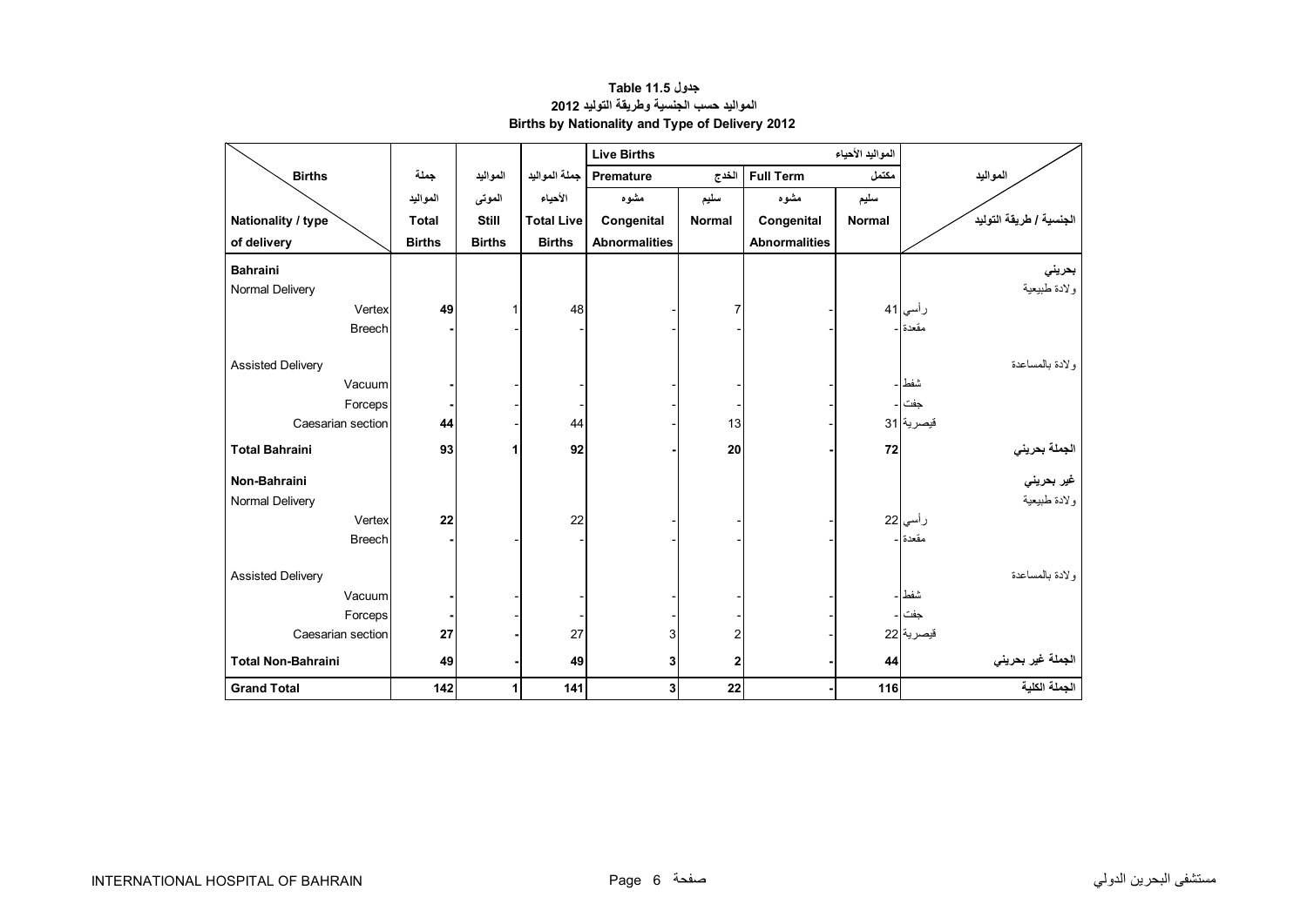<span id="page-5-0"></span>

| Major and Minor Operations by Department 2012 |                        |                       |                |                       |  |  |  |  |  |  |  |
|-----------------------------------------------|------------------------|-----------------------|----------------|-----------------------|--|--|--|--|--|--|--|
|                                               | <b>Procedure Type</b>  |                       | نوع الإجراء    |                       |  |  |  |  |  |  |  |
| <b>Department</b>                             | الجملة<br><b>Total</b> | صغيرة<br><b>Minor</b> | كبيرة<br>Major | القسم                 |  |  |  |  |  |  |  |
| <b>General Surgery</b>                        | 283                    | 165                   | 118            | الجراحة العامة        |  |  |  |  |  |  |  |
| Orthopedics & Fracture                        | 109                    | 46                    | 63             | العظام والكسور        |  |  |  |  |  |  |  |
| Urology                                       | 90                     | 62                    | 28             | أمراض المسالك البولية |  |  |  |  |  |  |  |
| <b>Plastic Surgery</b>                        | 42                     | 21                    | 21             | جراحة التجميل         |  |  |  |  |  |  |  |
| Ear, Nose & Throat                            | 117                    | 37                    | 80             | أنف وأذن وحنجرة       |  |  |  |  |  |  |  |
| Opthalmology                                  | 30                     | 21                    | 9              | أمراض العيون          |  |  |  |  |  |  |  |
| Gynecology                                    | 17                     | 9                     | 8              | أمراض النساء          |  |  |  |  |  |  |  |
| Obstetrics                                    | 105                    | 32                    | 73             | الولادة               |  |  |  |  |  |  |  |
| Dental                                        | 10                     | 3                     | 7              | الأسنان               |  |  |  |  |  |  |  |
| Endoscopies                                   | 161                    | 161                   |                | المناظير              |  |  |  |  |  |  |  |
| Neurology                                     | 23                     |                       | 22             | أمراض الجهاز العصبي   |  |  |  |  |  |  |  |
| Total                                         | 987                    | 558                   | 429            | الجملة                |  |  |  |  |  |  |  |

### **جدول 11.6 Table اإلجراءات الجراحية الكبيرة <sup>و</sup> الصغيرة حسب القسم <sup>2012</sup>**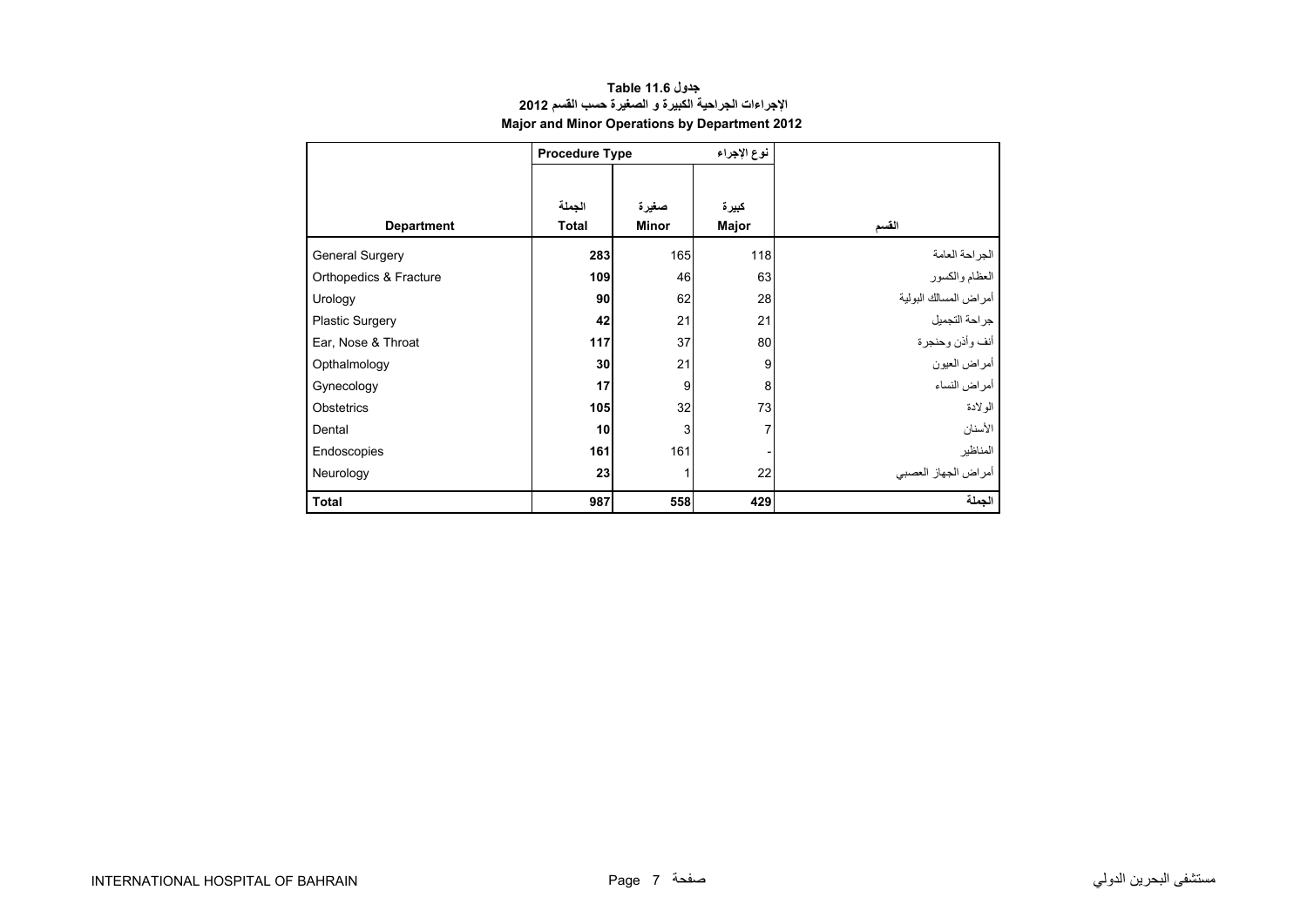<span id="page-6-0"></span>

|                          | <b>Total</b> |        | الجملة      | Non-Bahraini |        | غير بحريني  | <b>Bahraini</b> |               | بحريني      |                                |
|--------------------------|--------------|--------|-------------|--------------|--------|-------------|-----------------|---------------|-------------|--------------------------------|
|                          |              |        |             |              |        |             |                 |               |             |                                |
|                          | الجملة       | أنشى   | ذكر         | الجملة       | أننى   | نكر         | الجملة          | أنشى          | نكر         |                                |
| <b>Type of Treatment</b> | <b>Total</b> | Female | <b>Male</b> | <b>Total</b> | Female | <b>Male</b> | <b>Total</b>    | <b>Female</b> | <b>Male</b> | نوع العلاج                     |
| General treatment        | 596          | 284    | 312         | 225          | 112    | 113         | 371             | 172           | 199         | العلاج العام                   |
| Gum treatment            | 259          | 120    | 139         | 92           | 43     | 49          | 167             | 77            | 90          | علاج اللثة                     |
| Nerve                    | 64           | 34     | 30          | 17           | 8      | 9           | 47              | 26            | 21          |                                |
| Surgical treatment       | 117          | 62     | 55          | 44           | 26     | 18          | 73              | 36            | 37          | علاج الأعصاب<br>العلاج الجراحي |
| Filling                  | 713          | 323    | 390         | 319          | 115    | 204         | 394             | 208           | 186         | الحشو                          |
| Extraction               | 156          | 79     | 77          | 47           | 18     | 29          | 109             | 61            | 48          | الخلع                          |
| Denture                  | 81           | 36     | 45          | 35           | 10     | 25          | 46              | 26            | 20          | التركيب                        |
| Orthodontics             | 67           | 48     | 19          | 37           | 26     | 11          | 30              | 22            | 8           | تقويم الأسنان                  |
| <b>Total</b>             | 2,053        | 986    | 1,067       | 816          | 358    | 458         | 1,237           | 628           | 609         | الجملة                         |

#### **جدول 11.7 Table عالج األسنان حسب نوع العالج <sup>و</sup> الجنسية <sup>و</sup> النوع <sup>2012</sup> Dental Treatment by Type of Treatment, Nationality and Sex 2012**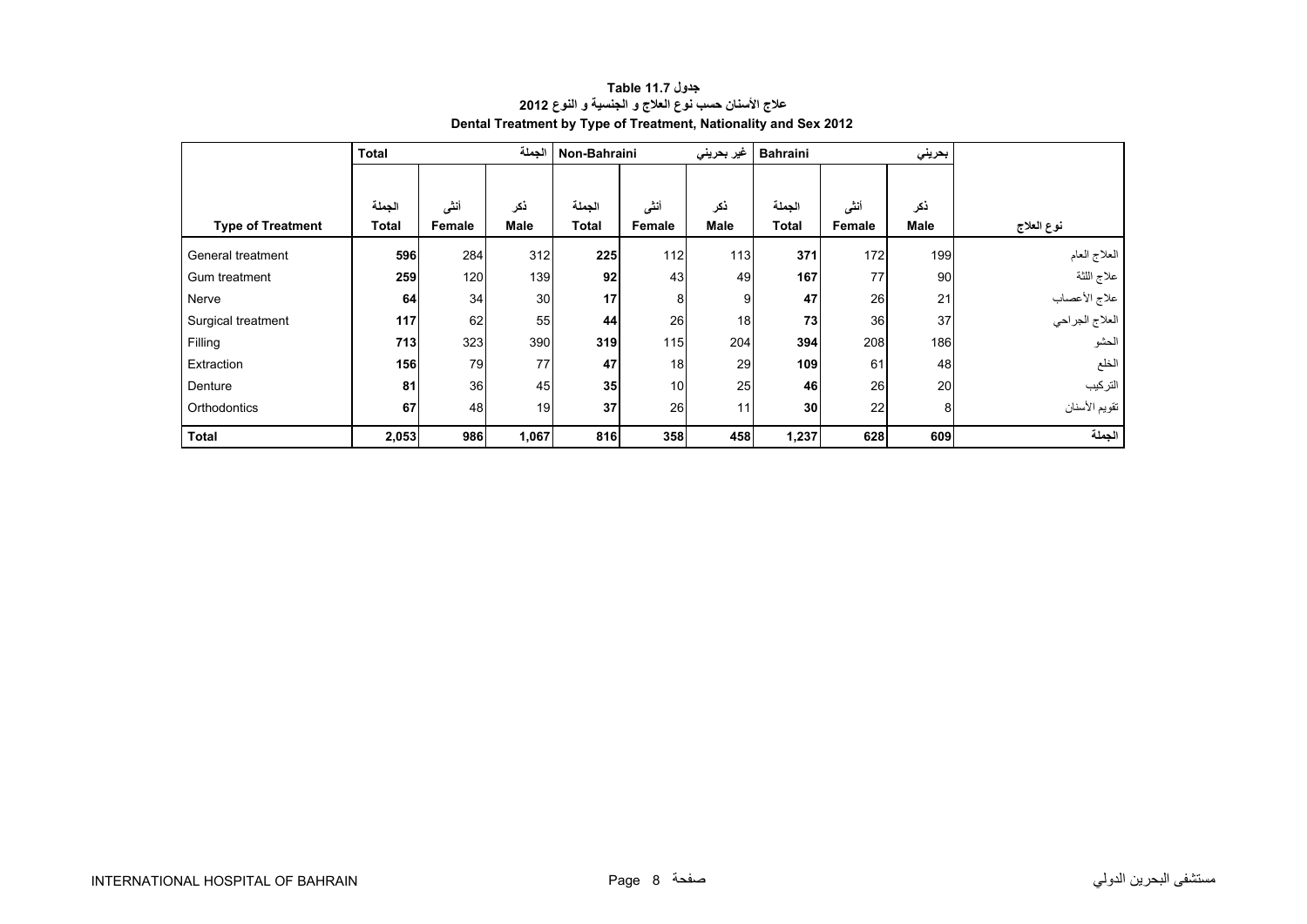<span id="page-7-0"></span>

|              | الجملة          |                 |              | من سنتين الى خمس سنوات |          |              | من سنة الى سنتين |                   | أقل من سنة   |                 |           |                            |                                                           |
|--------------|-----------------|-----------------|--------------|------------------------|----------|--------------|------------------|-------------------|--------------|-----------------|-----------|----------------------------|-----------------------------------------------------------|
|              | <b>Total</b>    |                 |              | $2 - 5$ years          |          |              | $1 - 2$ years    |                   |              | Below 1 year    |           |                            |                                                           |
|              |                 |                 |              |                        |          |              |                  |                   |              |                 |           |                            |                                                           |
| الجملة       | غير بحريني      | بحريني          | الجملة       | غير بحريني             | بحريني   | الجملة       | غير بحريني       | بحريني            | الجملة       | غير بحريني      | بحريني    |                            | نوع التطعيم                                               |
|              | Non-            |                 |              | Non-                   |          |              | Non-             |                   |              | Non-            |           |                            | Type of vaccine                                           |
| <b>Total</b> | <b>Bahraini</b> | <b>Bahraini</b> | <b>Total</b> | Bahraini               | Bahraini | <b>Total</b> |                  | Bahraini Bahraini | <b>Total</b> | <b>Bahraini</b> | Bahraini  |                            |                                                           |
|              |                 |                 |              |                        |          |              |                  |                   |              |                 |           | <b>Hepatitis B/DPT/HIB</b> | التهاب الكبد الوبائي (ب) /                                |
|              |                 |                 |              |                        |          |              |                  |                   |              |                 |           |                            | التطعيم الثلاثي/هيموفلز انفلونزا (ب)                      |
| 55           | 23              | 32              |              |                        |          |              |                  |                   | 55           | 23              | 32        | Dose 1                     | جرعة أولىي                                                |
| 46           | 16              | 30              |              |                        |          |              |                  |                   | 46           | 16              | 30        | Dose 2                     | جرعة ثانية                                                |
| 38           | 15              | 23              |              |                        |          |              |                  |                   | 38           | 15              | 23        | Dose 3                     | جرعة ثالثة                                                |
| 48           | 24              | 24              |              |                        |          | 48           | 24               | 24                |              |                 |           | Booster 1 dose             | جرعة منشطة أولى                                           |
| 52           | 28              | 24              | 52           | 28                     | 24       |              |                  |                   |              |                 |           | Booster 2 dose             | جر عة منشطة ثانبة                                         |
|              |                 |                 |              |                        |          |              |                  |                   |              |                 |           | Poliomyelitis              | شلل الأطفال                                               |
|              |                 |                 |              |                        |          |              |                  |                   |              |                 |           |                            |                                                           |
| 54           | 22              | 32              |              |                        |          |              |                  |                   | 54           | 22              | 32        | Dose 1                     | جرعة أولىي                                                |
| 48           | 17              | 31              |              |                        |          |              |                  |                   | 48           | 17              | 31        | Dose 2                     | جرعة ثانية                                                |
| 37           | 14              | 23              |              |                        |          |              |                  |                   | 37           | 14              | 23        | Dose 3                     | جرعة ثالثة                                                |
| 47           | 24              | 23              |              |                        |          | 47           | 24               | 23                |              |                 |           | Booster 1 dose             | جرعة منشطة أولى                                           |
| 50           | 26              | 24              | 50           | 26                     | 24       |              |                  |                   |              |                 |           | Booster 2 dose             | جرعة منشطة ثانية                                          |
|              |                 |                 |              |                        |          |              |                  |                   |              |                 |           |                            | الحصبة والحصبة الألمانية وأبو كعب Mumps, Measles, Rubella |
| 49           | 21              | 28              |              |                        |          |              |                  |                   | 49           | 21              | 28        | Dose 1                     | جرعة أولىي                                                |
|              |                 |                 |              |                        |          |              |                  |                   | <b>NA</b>    | <b>NA</b>       | <b>NA</b> | Dose 2                     | جرعة ثانية                                                |
|              |                 |                 |              |                        |          |              |                  |                   |              |                 |           |                            |                                                           |

#### **جدول 11.8 Table التطعيمات حسب نوع التطعيم وفئات العمر والجنسية <sup>2012</sup> Immunization by Type of Vaccine, Age Groups and Nationality 2012**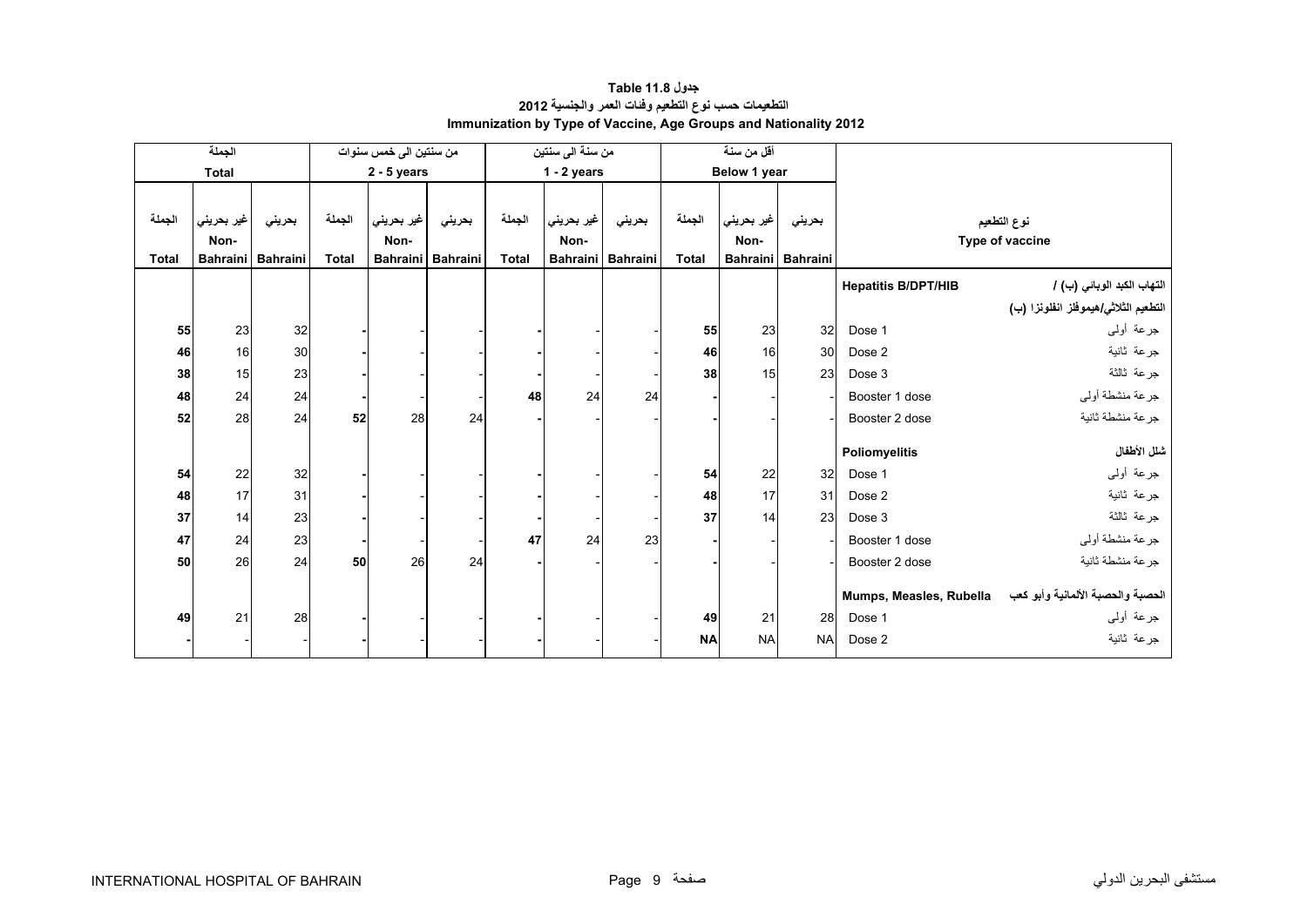<span id="page-8-0"></span>

|                                         | <b>Total</b> |        |        | Non-Bahraini الجملة |        |        | Bahraini غير بحريني |        | بحريني      |                                          |
|-----------------------------------------|--------------|--------|--------|---------------------|--------|--------|---------------------|--------|-------------|------------------------------------------|
|                                         |              |        |        |                     |        |        |                     |        |             |                                          |
|                                         | الجملة       | أنشى   | نكر    | الجملة              | أنشى   | ذكر    | الجملة              | أنشى   | ذكر         |                                          |
| <b>Type of Test</b>                     | <b>Total</b> | Female | Male   | <b>Total</b>        | Female | Male   | Total               | Female | <b>Male</b> | نوع الفحص                                |
| Clinical chemistry of blood             | 21,862       | 10.066 | 11.796 | 7,404               | 2,739  | 4,665  | 14,458              | 7,327  | 7,131       | فحص الدم الكيميائي                       |
| Clinical chemistry of other body fluids | 598          | 232    | 366    | 252                 | 75     | 177    | 346                 | 157    | 189         | الفحو صات الكيميائية لسوائل الجسم الأخرى |
| Chemical function tests                 | 31,404       | 13,149 | 18,255 | 14,293              | 5,001  | 9,292  | 17,111              | 8,148  | 8,963       | الفحو صبات الكيميائية الو ظيفية          |
| Endocrine function tests & enzymes      | 8,006        | 4,801  | 3,205  | 3,504               | 1,946  | 1,558  | 4,502               | 2,855  | 1,647       | فحو صات الغدد الصماء و الأنز يمات        |
| Microbiology                            | 4,558        | 2,602  | 1,956  | 1,785               | 922    | 863    | 2,773               | 1,680  | 1,093       | الفحوصات الميكروبية                      |
| Serology & immunology                   | 10,886       | 5,181  | 5,705  | 5,123               | 2,210  | 2,913  | 5,763               | 2,971  | 2,792       | فحوصات الأمصال والمناعة                  |
| Mycology & parasitology                 | 1,184        | 488    | 696    | 486                 | 187    | 299    | 698                 | 301    | 397         | فحوصات الفطريات والطفيليات               |
| Haematology                             | 12,916       | 6,762  | 6,154  | 4,981               | 2,405  | 2,576  | 7,935               | 4,357  | 3,578       | تحاليل الدم                              |
| Histology/Cytopathology                 | 1,391        | 915    | 476    | 682                 | 397    | 285    | 709                 | 518    | 191         | فحو صبات الأنسجة المجهر ية               |
| Other laboratories tests                | 4,828        | 2,491  | 2,337  | 1,729               | 803    | 926    | 3,099               | 1,688  | 1,411       | فحو صـات مختبر يـهّ أخر ي                |
| <b>Total</b>                            | 97,633       | 46,687 | 50,946 | 40,239              | 16,685 | 23,554 | 57,394              | 30,002 | 27,392      | الجملة                                   |

#### **جدول 11.9 Table الفحوصات المختبرية حسب نوع الفحص والجنسية والنوع <sup>2012</sup> Laboratory Tests by Type of Test, Nationality and Sex 2012**

#### **جدول 11.10 Table**

# **إجراءات األشعة حسب نوع اإلجراء والجنسية والنوع <sup>2012</sup>**

|                                 | <b>Total</b> |        | الحملة<br>Non-Bahraini |              |                 | غیر بحرینی | Bahraini<br>بحرينى |        |             |               |
|---------------------------------|--------------|--------|------------------------|--------------|-----------------|------------|--------------------|--------|-------------|---------------|
|                                 |              |        |                        |              |                 |            |                    |        |             |               |
|                                 | الحملة       | أنشى   | ذكر                    | الحملة       | أنثى            | ذكر        | الحملة             | أنشى   | ذكر         |               |
| <b>Type of Procedure</b>        | <b>Total</b> | Female | <b>Male</b>            | <b>Total</b> | Female          | Male       | <b>Total</b>       | Female | <b>Male</b> | نوع الإجراء   |
| Plain & general radiography     | 6,782        | 3.180  | 3,602                  | 2,923        | 1,346           | .577       | 3.859              | 1,834  | 2,025       | تصویر عادی    |
| Radiography with contrast media | 351          | 108    | 243                    | 193          | 35 <sub>1</sub> | 158        | 158                | 73     | 85          | تصوير بالصبغة |
| <b>Total</b>                    | 7,133        | 3,288  | 3,845                  | 3,116        | 1,381           | 1,735      | 4,017              | ,907   | 2,110       | الحملة        |

## **Radiology Procedures by Type of Procedure, Nationality and Sex 2012**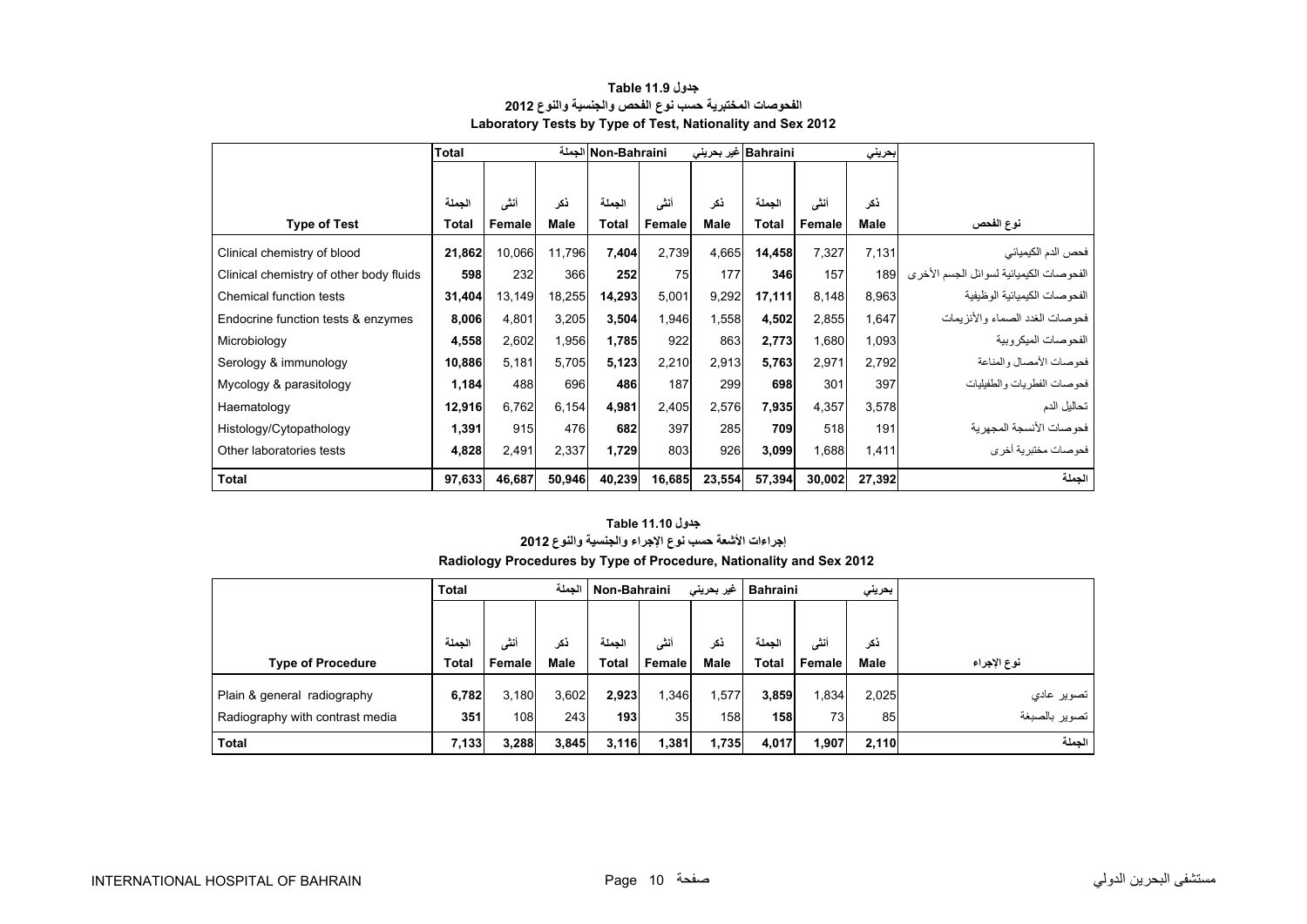#### **جدول 11.11 Table الفحوصات المختبرية حسب نوع الفحص 2008 - 2012 Laboratory Tests by Type of Test 2008 - 2012**

<span id="page-9-0"></span>

| <b>Type of Test</b>                     | 2012   | 2011   | 2010   | 2009   | 2008    | نوع الفحص                               |
|-----------------------------------------|--------|--------|--------|--------|---------|-----------------------------------------|
| Clinical chemistry of blood             | 21,862 | 30,009 | 14,973 | 31,572 | 39,829  | فحص الدم الكيميائي                      |
| Clinical chemistry of other body fluids | 598    | 422    | 386    | 672    | 32      | الفحوصات الكيميائية لسوائل الجسم الأخرى |
| Chemical function tests                 | 31,404 | 15,479 | 5,822  | 5,121  |         | الفحو صبات الكيميائية الو ظيفية         |
| Endocrine function tests & enzymes      | 8,006  | 6,259  | 4,954  | 5,589  | 9,345   | فحو صبات الغدد الصماء و الأنز بمات      |
| Microbiology                            | 4,558  | 3,696  | 3,275  | 6,333  | 7,999   | الفحو صبات الميكر وبية                  |
| Serology & immunology                   | 10,886 | 7,770  | 5,699  | 10,919 | 10,142  | فحو صات الأمصال والمناعة                |
| Mycology & parasitology                 | 1,184  | 1,210  | 1,188  | 2,166  | 2,687   | فحو صبات الفطر يات و الطفيليات          |
| Haematology                             | 12,916 | 11,599 | 8,453  | 16,325 | 20,888  | تحاليل الدم                             |
| Histology/Cytopathology                 | 1,391  | 3,948  | 3,619  | 5,882  | 1,645   | فحو صات الأنسجة المجهر ية               |
| Other laboratories tests                | 4,828  | 1,534  | 1,344  | 1,920  | 9,581   | فحوصات مختبرية أخرى                     |
| <b>Total</b>                            | 97,633 | 81,926 | 49,713 | 86,499 | 102,148 | الجملة                                  |

#### **إجراءات األشعة حسب نوع اإلجراء 2008 - 2012 Radiology Procedures by Type of Procedure 2008 - 2012 جدول 11.12 Table**

| <b>Type of Procedure</b>        | 2012  | 2011  | 2010  | 2009  | 2008  | نوع الإجراء                 |
|---------------------------------|-------|-------|-------|-------|-------|-----------------------------|
| Plain & general radiography     | 6,782 | 6,033 | 5,299 | 7,167 | 9,711 | تصوير عادي<br>نصوير بالصبغة |
| Radiography with contrast media | 351   | 170   | 129   | 115   | 121   |                             |
| <b>Total</b>                    | 7,133 | 6,203 | 5,428 | 7,282 | 9,832 | الجملة                      |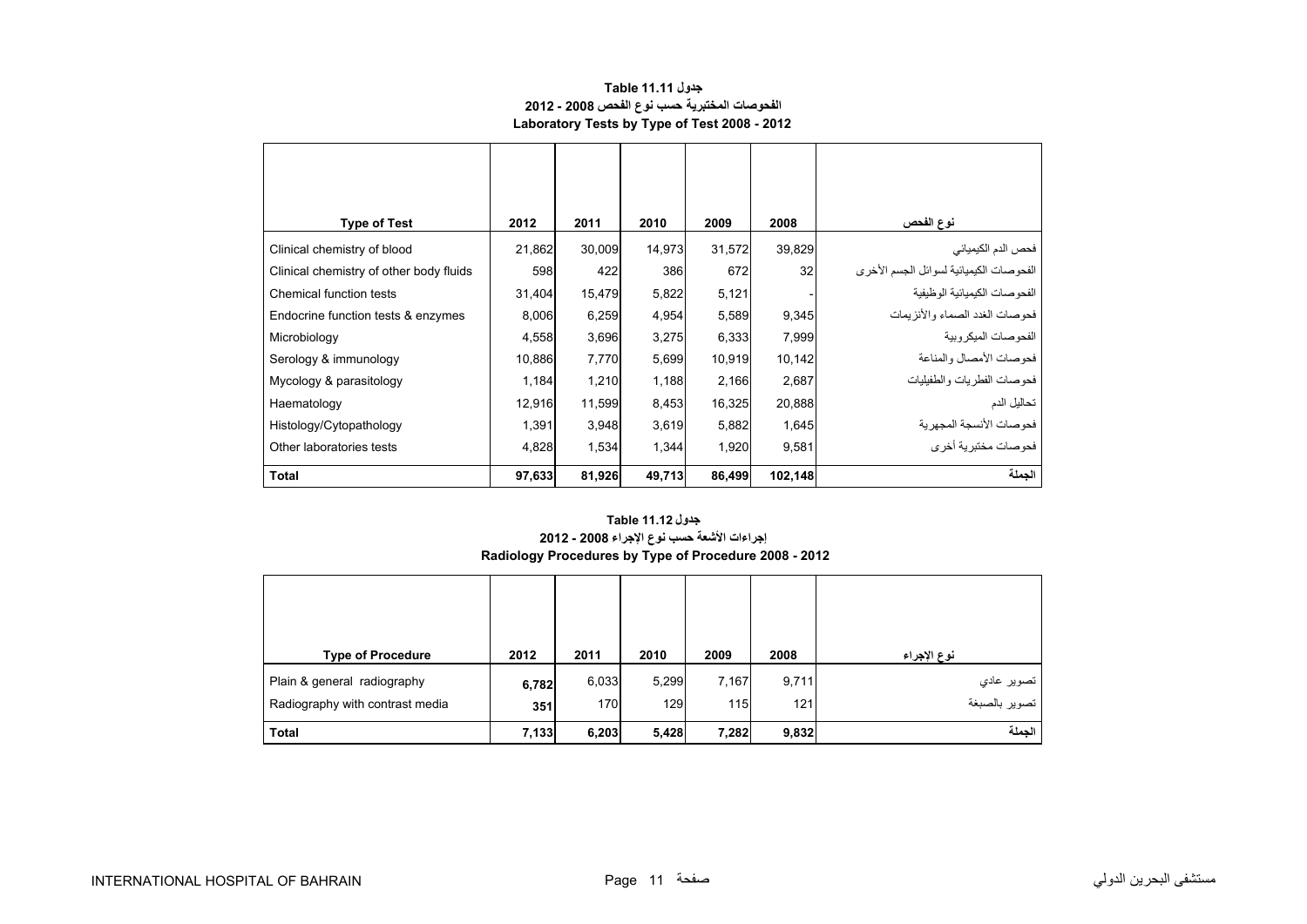#### **جدول 11.13 Table الوفيات حسب التشخيص الرئيسي للوفاة ومدة اإلقامة والجنسية والنوع<sup>2012</sup> Deaths by Principal Diagnosis , Length of Stay, Nationality and Sex 2012**

<span id="page-10-0"></span>

| الجملة       |              |            | 48 ساعة فاكثر |               | أقل من 48 ساعة |              |                  |            |            |      | رمز                                                   |               |
|--------------|--------------|------------|---------------|---------------|----------------|--------------|------------------|------------|------------|------|-------------------------------------------------------|---------------|
|              | <b>Total</b> |            |               | 48 hrs & over |                |              | Less than 48 hrs |            |            |      |                                                       | التصنيف       |
| الجملة       | غير بحريني   | بحرينى     | الجملة        | غير بحريني    | بحرينى         | الجملة       | غير بحريني       | بحرينى     | النوع      |      | التشخيص الرئيسى للوفاة                                | <b>ICD10-</b> |
| <b>Total</b> | Non-Bah      | <b>Bah</b> | <b>Total</b>  | Non-Bah       | <b>Bah</b>     | <b>Total</b> | Non-Bah          | <b>Bah</b> | <b>Sex</b> |      | <b>Principal Diagnosis of Death</b>                   | Code          |
|              |              |            |               |               |                |              |                  |            | 1 Male     | نكر  | الأمراض المعدية والطفيلية                             | A00-B99       |
|              |              |            |               |               |                |              |                  |            | - Female   | أنثى | Infectious & parasitic diseases                       |               |
|              |              |            |               |               |                |              |                  |            | 1 Total    | جملة |                                                       |               |
|              |              |            |               |               |                |              |                  |            | 2 Male     | نكر  | الأورام                                               | C00-D49       |
|              |              |            |               |               |                |              |                  |            | 1 Female   | أنثى | Neoplasms                                             |               |
|              |              |            |               |               |                |              |                  |            | 3 Total    | جملة |                                                       |               |
|              |              |            |               |               |                |              |                  |            | 2 Male     | نكر  | أمراض الجهاز الدوري                                   | $100 - 199$   |
|              |              |            |               |               |                |              |                  |            | 3 Female   | أنثى | Diseases of the circulatory system                    |               |
|              |              |            |               |               |                |              |                  |            | 5 Total    | جملة |                                                       |               |
|              |              |            |               |               |                |              |                  |            |            |      |                                                       |               |
|              |              |            |               |               |                |              |                  |            | 1 Male     | ذكر  | أمراض الجهاز الهضمى                                   | K00-K93       |
|              |              |            |               |               |                |              |                  |            | - Female   | أنثى | Diseases of the digestive system                      |               |
|              |              |            |               |               |                |              |                  |            | 1 Total    | جملة |                                                       |               |
|              |              |            |               |               |                |              |                  |            | - Male     | ذكر  | حالات معينة تنشأ في الفترة حوالى الولادة              | P00-P96       |
|              |              |            |               |               |                |              |                  |            | - Female   | أنثى | Certain conditions originating in perinatal period    |               |
|              |              |            |               |               |                |              |                  |            | -Total     | جملة |                                                       |               |
|              |              |            |               |               |                |              |                  |            | 1 Male     | نكر  | الأعراض والعلامات والموجودات السريرية والمخبرية الغير | R00-R99       |
|              |              |            |               |               |                |              |                  |            | - Female   | أنثى | طبيعية التي لم تصنف في مكان آخر                       |               |
|              |              |            |               |               |                |              |                  |            | 1 Total    | جملة | Symptoms, Signs and Abnormal Clinical and             |               |
|              |              |            |               |               |                |              |                  |            |            |      | Laboratory Findings, not elsewhere classified         |               |
|              |              |            |               |               |                |              |                  |            | 1 Male     | نكر  | الإصابات والتسممات وعواقب أخرى معينة للأسباب الخارجية | S00-T98       |
|              |              |            |               |               |                |              |                  |            | - Female   | أنثى | Injury, Poisoning and Certain other                   |               |
|              |              |            |               |               |                |              |                  |            | 1 Total    | جملة | Consequences of external causes                       |               |
|              |              |            |               |               |                |              |                  |            |            |      |                                                       |               |
| 10           | 2            | 8          |               |               |                | 10           | $\overline{2}$   |            | 8 Male     | نكر  |                                                       |               |
| 5            |              |            |               |               |                | 5            |                  |            | 4 Female   | أنشى | الجملة<br><b>Total</b>                                |               |
| 15           |              | 12         |               |               |                | 15           | 3                |            | 12 Total   | جملة |                                                       |               |

Note: Total excluding 5 death cases on route to hospital.

مالحظة : الجملة ال تشمل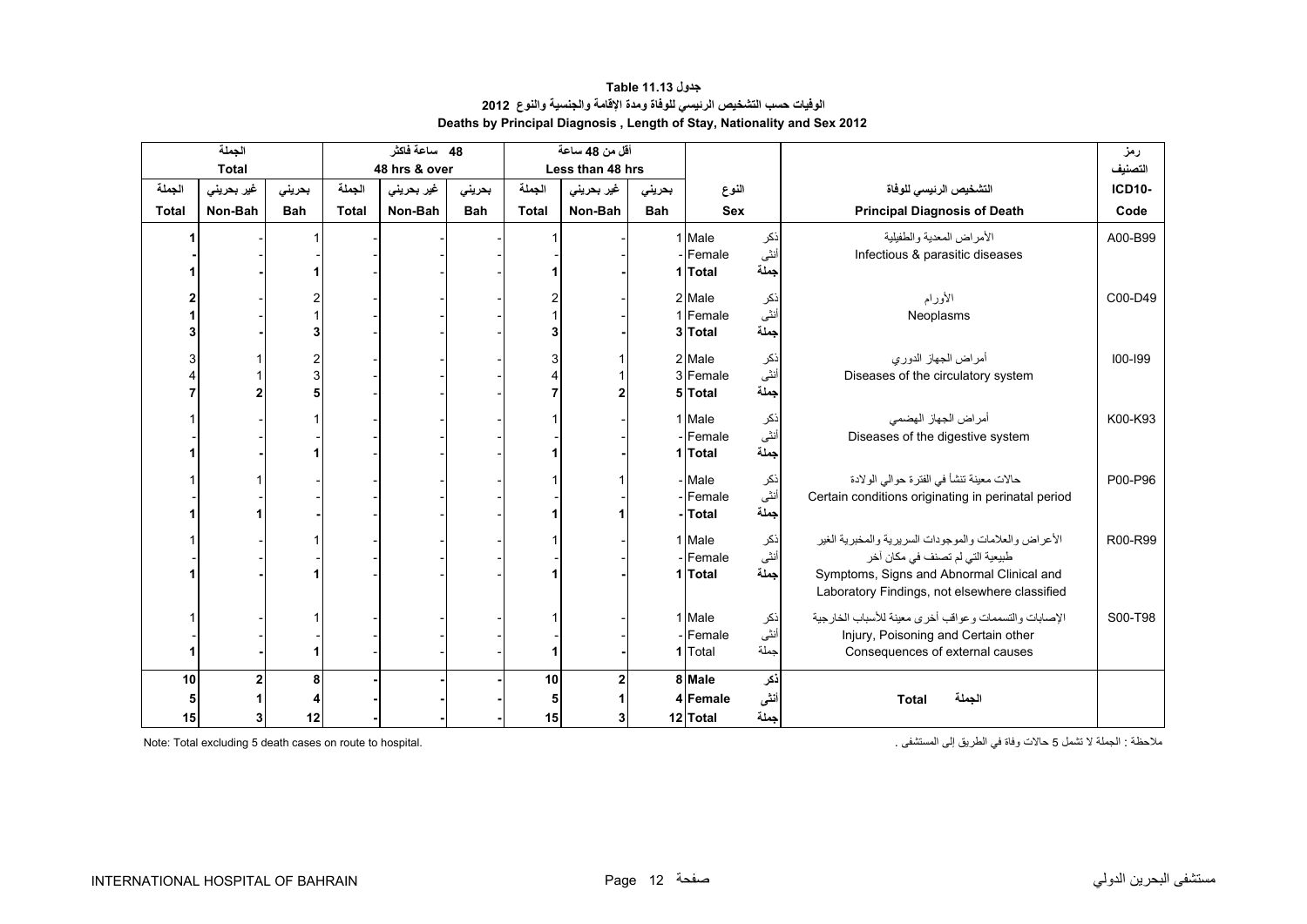#### **جدول 11.14 Table الخروج (أحياء وأموات) حسب التشخيص الرئيسي والجنسية والنوع <sup>2012</sup> Discharges (Alive and Dead) by Principal Diagnosis, Nationality and Sex 2012**

<span id="page-11-0"></span>

| الأجمالي     | Total  |       |           |       | Non-Bahraini الجملة |       |          | Bahraini غير بحريني |            |       |          | بحريني         |                                                                                                                                                                | رمز           |
|--------------|--------|-------|-----------|-------|---------------------|-------|----------|---------------------|------------|-------|----------|----------------|----------------------------------------------------------------------------------------------------------------------------------------------------------------|---------------|
| العام        | Female |       | Male أنشى |       | Female أذكر         |       | Male أنش |                     | Female ذکر |       | Male أنش | ذكر            |                                                                                                                                                                | التصنيف       |
| Grand        | میت    | حى    | میت       | حى    | میت                 | حي    | ميت      | حى                  | میت        | حى    | میت      | حى             | التشخيص الرئيسى                                                                                                                                                | <b>ICD-10</b> |
| <b>Total</b> | Dead   | Alive | Dead      | Alive | Dead                | Alive | Dead     | Alive               | Dead       | Alive | Dead     | Alive          | <b>Principal Diagnosis</b>                                                                                                                                     | Code          |
| 132          |        | 60    |           | 71    |                     | 12    |          | 27                  |            | 48    |          | 44             | الأمر اض المعدية و الطفيلية<br>Infectious & parasitic diseases                                                                                                 | A00-B99       |
| 57           |        | 26    |           | 28    |                     | 13    |          | 16                  |            | 13    | 2        | 12             | الأورام<br>Neoplasms                                                                                                                                           | C00-D48       |
| 37           |        | 23    |           | 14    |                     |       |          | 2                   |            | 22    |          | 12             | أمراض الدم وأعضاء تكوين الدم<br>واضطرابات معينة تكتنف أجهزة المناعة<br>Diseases of the blood & blood-forming organs<br>and disorder involving immune mechanism | D50-D89       |
| 67           |        | 30    |           | 37    |                     |       |          | 8                   |            | 28    |          | 29             | أمراض الغدد الصماء والتغذية والتمثيل الغذائبي<br>Endocrine, Nutritional & Metabolic Diseases                                                                   | E00-E90       |
| 70           |        | 33    |           | 37    |                     | 5     |          | 18                  |            | 28    |          | 19             | الاضطرابات العقلية والسلوكية<br>Mental & behavioural disorder                                                                                                  | F00-F99       |
| 31           |        | 15    |           | 16    |                     | 5     |          | 9                   |            | 10    |          | $\overline{7}$ | أمراض الجهاز العصبي<br>Diseases of the nervous system                                                                                                          | G00-G99       |
| 40           |        | 14    |           | 26    |                     |       |          | 15                  |            | 10    |          | 11             | أمر اض العين وملحقاتها<br>Diseases of the Eye and Adnexa                                                                                                       | H00-H59       |
| 24           |        | 13    |           | 11    |                     |       |          | 6                   |            | 6     |          | 5              | الاضطرابات بالإذن والنتوء الحلمي<br>Diseases of the Ear and Mustoid process                                                                                    | H60-H95       |
| 165          |        | 61    |           | 97    |                     | 15    |          | 42                  | 3          | 46    |          | 55             | أمراض الجهاز الدوري<br>Diseases of the circulatory system                                                                                                      | 100-199       |
| 376          |        | 166   |           | 210   |                     | 53    |          | 73                  |            | 113   |          | 137            | أمراض الجهاز التنفسي<br>Diseases of the respiratory system                                                                                                     | J00-J99       |
| 234          |        | 99    |           | 134   |                     | 44    |          | 67                  |            | 55    |          | 67             | أمر اض الجهاز الهضمي<br>Diseases of the digestive system                                                                                                       | K00-K93       |
| 100          |        | 28    |           | 72    |                     | 12    |          | 47                  |            | 16    |          | 25             | أمراض الجلد والنسيج الخلوى تحت الجلد<br>Diseases of the skin & subcutaneous tissue                                                                             | L00-L99       |